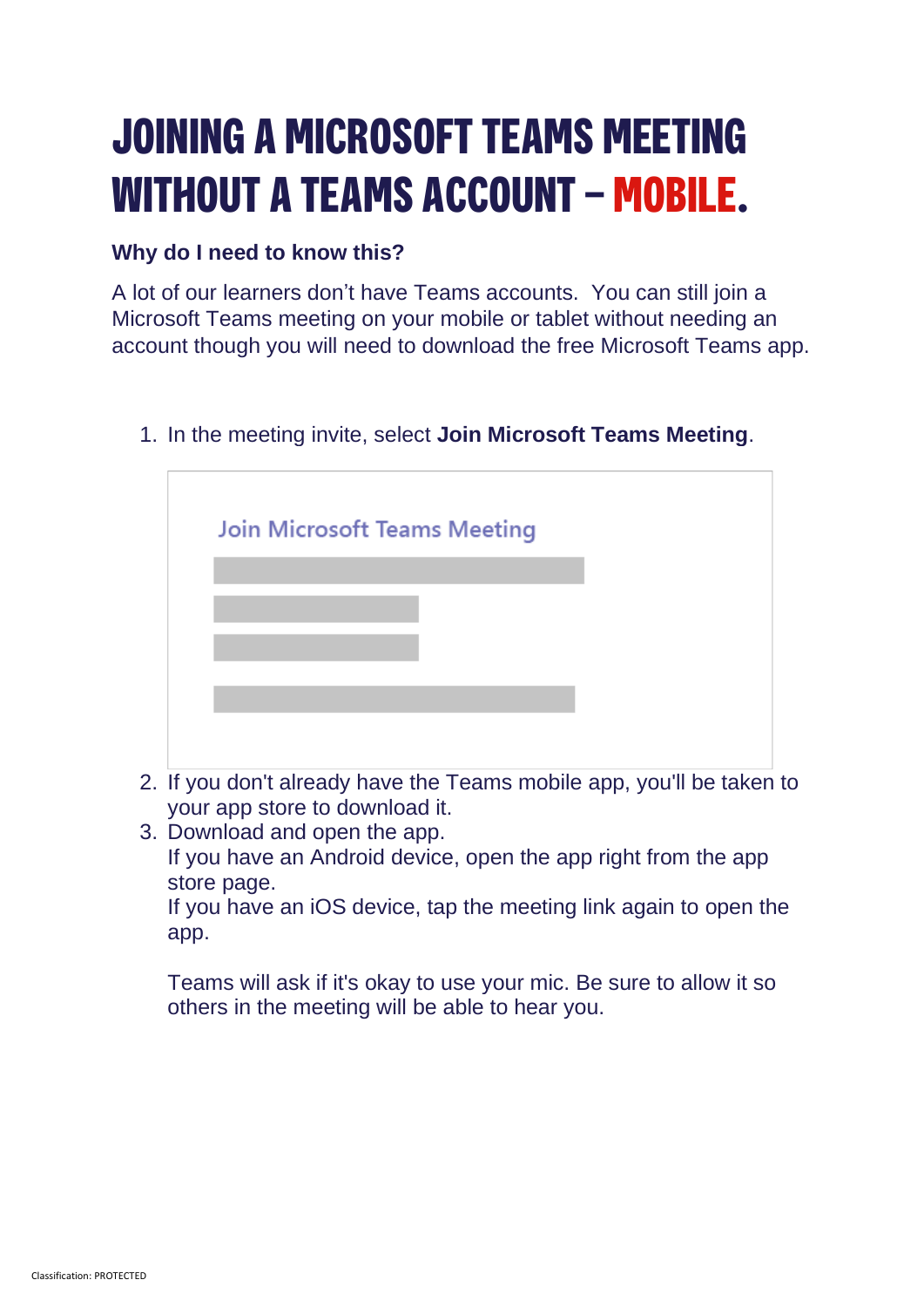4. Next, you'll be given two options for joining your meeting: **Join as a guest** or **Sign in and join**. Choose **Join as a guest**.

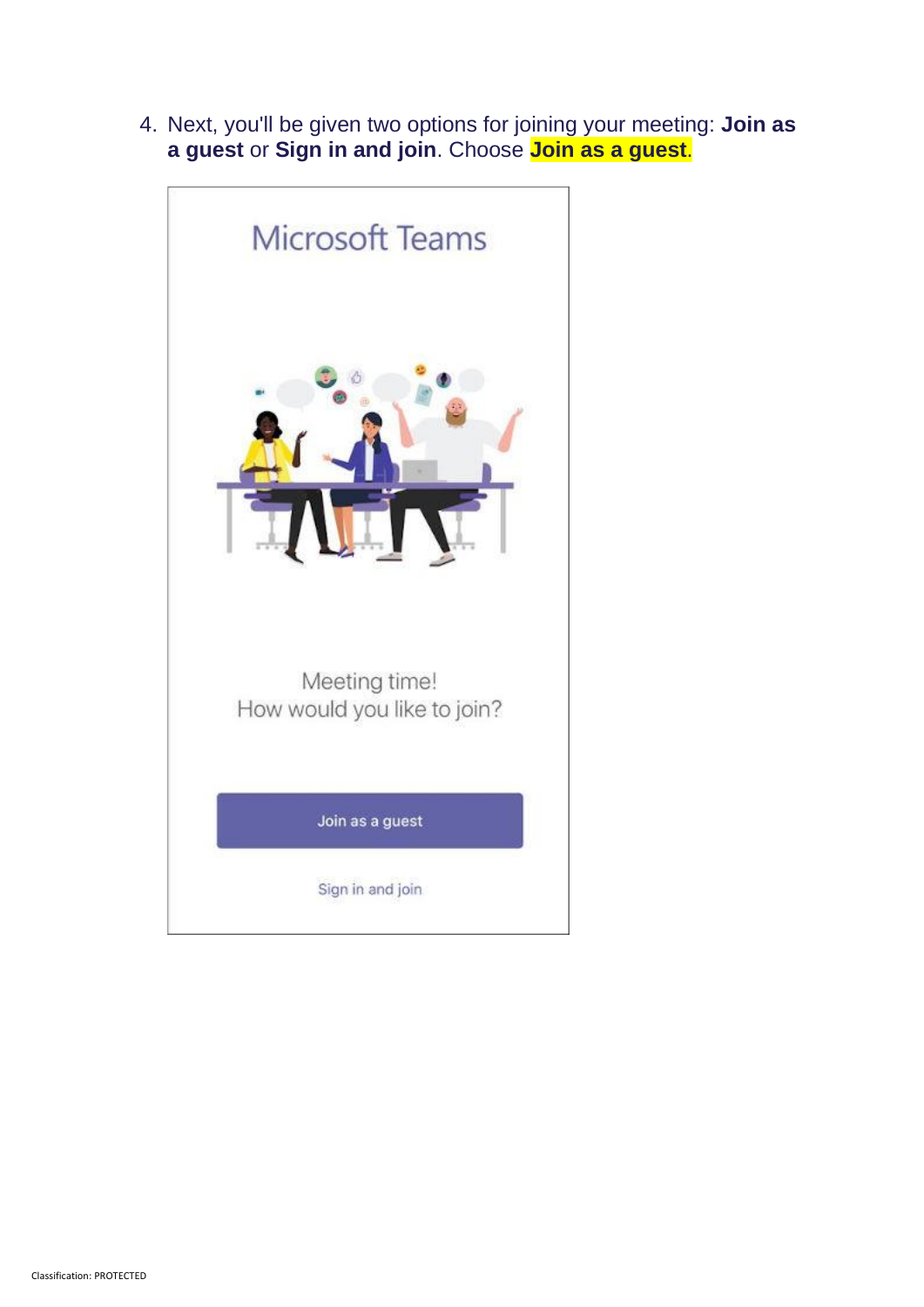|                                                      | Name |       |   | Join meeting. | Type your name, then select |         |        |    |  |
|------------------------------------------------------|------|-------|---|---------------|-----------------------------|---------|--------|----|--|
| Join meeting                                         |      |       |   |               |                             |         |        |    |  |
| U<br>Q<br>W E R<br>$\perp$<br>$\circ$<br>P<br>T<br>Y |      |       |   |               |                             |         |        |    |  |
| Α                                                    | S    | D     | F | G             | H                           | $\sf J$ | Κ      | L  |  |
|                                                      |      | Z X C |   | $\vee$        | В                           | N       | M      | ख़ |  |
| 123                                                  |      | space |   |               |                             |         | return |    |  |

5. Type your name and tap **Join meeting**.

For the next step, the meeting organizer or their administrator may require you to sign in with an authorized account to join the meeting.

For example, if this is a school meeting you may need to sign in with your school account. Or if the meeting is part of a conference, you may need to use a conference-authorized account.